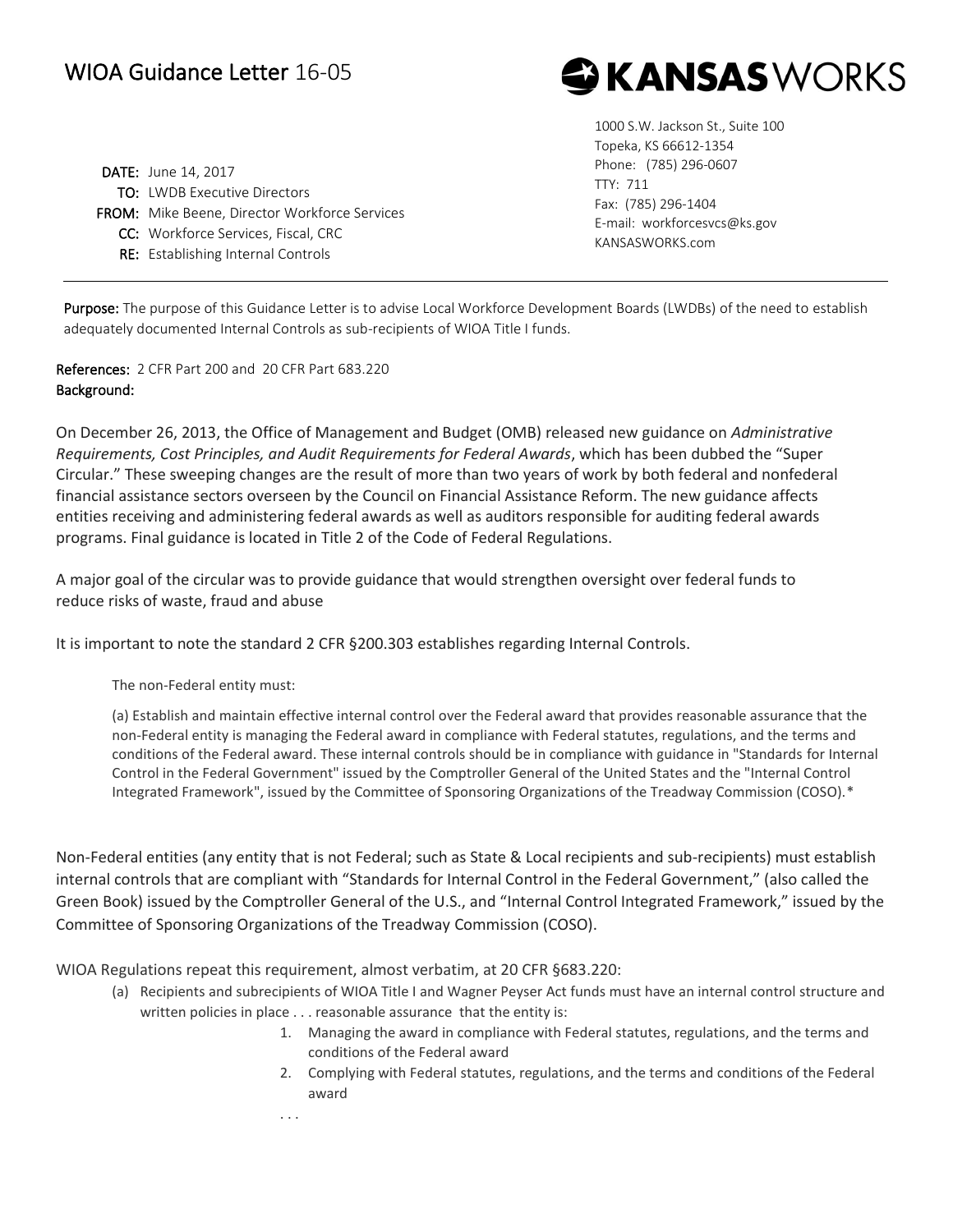(b) Internal controls should be in compliance with the guidance in "Standards for Internal Control in the Federal Government" issued by the Comptroller General of the U.S., and "Internal Control Integrated Framework," issued by the Committee of Sponsoring Organizations of the Treadway Commission (COSO). See 2 CFR 200.303.

## **Guidance:**

The requirement is to establish and maintain effective internal controls that provide reasonable assurance awards are being managed in compliance with Federal statutes, regulation and the terms and conditions of the Federal award. The Uniform Guidance and WIOA Regulations refer to specific documents for illustrative, rather than prescriptive, purposes. Entities and their auditors will need to exercise judgment in determining the most appropriate control in a given environment or circumstance to provide reasonable assurance for compliance with Federal program requirements.

Briefly, the 'Green Book' uses the same graphical representation for evaluating an organization's internal control as was initially developed by COSO; a three dimensional cube.



One side of the cube is made up of four levels of organizational structure:

- 1. **Entit**y
- **2. Division**
- **3. Operating Unit**
- **4. Function**

The second side of the cube illustrates the three categories of an organization's objectives:

- 1. (effective and efficient) **Operations**
- 2. (reliable) **Reporting**
- 3. (statutory/regulatory) **Compliance**

The third dimension are the five components of internal control which apply to all staff at all (4) organizational levels and to all (3) categories of objectives:

**1. Control environment:** The control environment sets the tone of an organization, influencing the control consciousness of its people. It is the foundation for all other components of internal control, providing discipline and structure. Control environment factors include the integrity, ethical values, management's operating style,